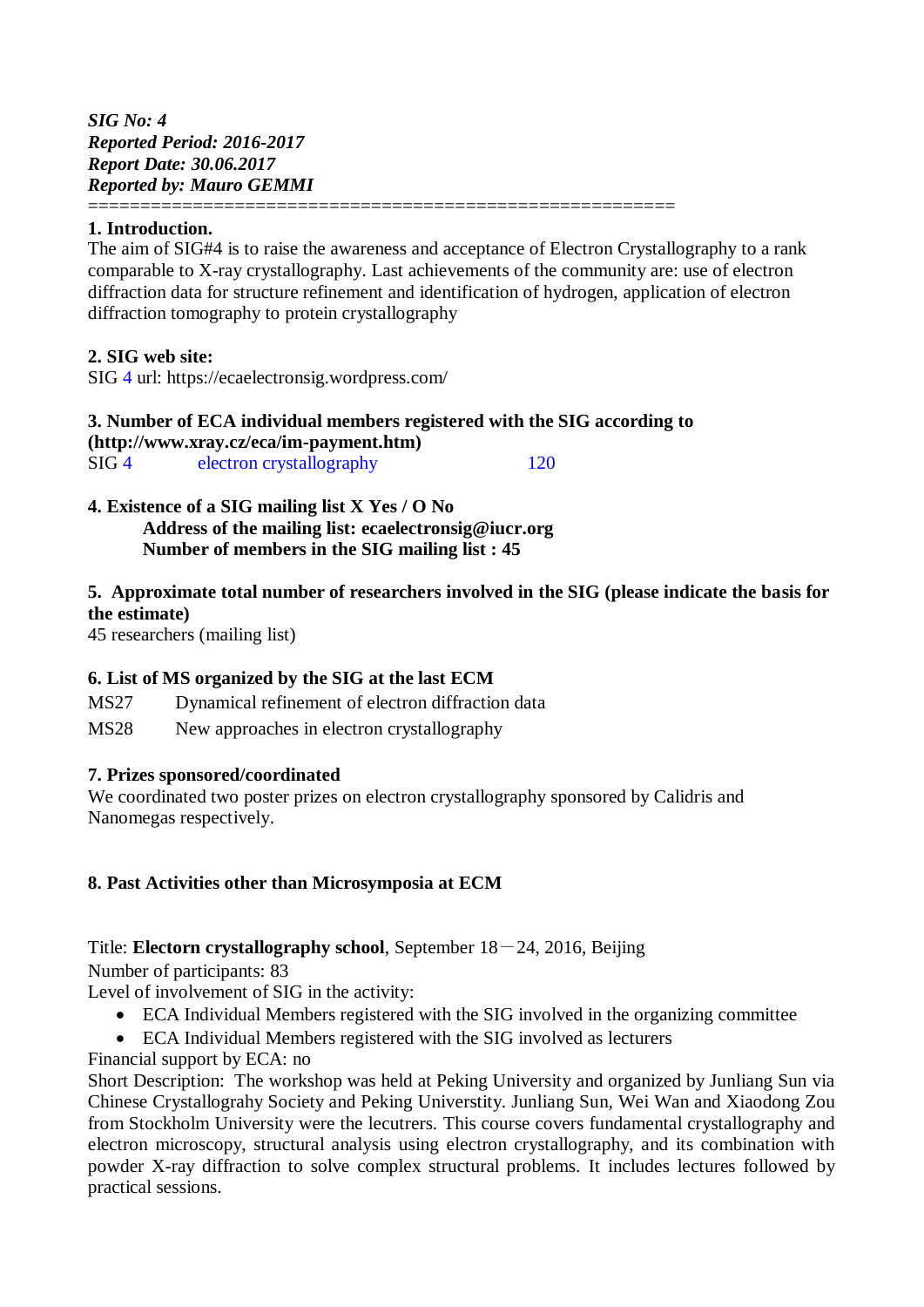# Title: **ED-XPD Workshop - Combining Electron and X-ray Powder Diffraction Techniques for Structural Characterization**, June 6-10, 2016 Stockholm, Sweden

Number of Participants: 52

Level of involvement of SIG in the activity:

- ECA Individual Members registered with the SIG involved in the organizing committee
- ECA Individual Members registered with the SIG involved as lecturers

Sponsored by ECA: no but supported by IUCr.

Short Description: The workshop was held at Stockholm University and organized by Lynne McCukser, Wei Wan and Xiaodong Zou. The purpose was to combine electron diffraction and Xray powder diffraction to characterize the structures of polycrystalline materials. It includes lectures followed by practical sessions. 51 people from 14 countries, including 5 lecturers and 9 assistants participated in the workshop.

### Title: **International School on Fundamental Crystallography with applications to Electron Crystallography** (1 week school, 27 june  $-2$  July 2016, at University of Antwerp)

Number of Participants: 41 (38 students, 3 lecturers)

Level of involvement of SIG in the activity:

- ECA Individual Members registered with the SIG involved in the organizing committee
- ECA Individual Members registered with the SIG involved as lecturers

The School was sponsored by ECA with a 1000 Euros for travel grants for the students Short Description:

The school intended to give the participants a basic knowledge in crystallography, as well as how to use it in the context of a transmission electron microscope. The school focussed on basic knowledge of electron diffraction patterns and on the crystallographic information that could be obtained from such patterns.

Title: **International School on Fundamental and Electron Crystallography (IASFEC'2017)** will be held on 8 to 13 of October 2017 in Sofia, Bulgaria

Number of participants: 40

Level of involvement of SIG in the activity:

- SIG members involved in the organization
- ECA Individual Members registered with the SIG involved as lecturers

Financial support by ECA: yes

Short Description: The School is organized by the Bulgarian Crystallographic Society with the Support of SIG4 on Electron Crystallography and with the financial support from: ECA, IUCr and National Science Fund of Bulgaria. The school has two parts : a part on general crystallography and a second part totally dedicated to crysallographic application of electron diffraction.

## Title: **AIC International School 2017 Bridging the gap between cryoEM and crystallography**  September 3-6 2017 Pavia, Italy.

Number of Participants: 100

- ECA Individual Members registered with the SIG involved in the organizing committee
- ECA Individual Members registered with the SIG involved as lecturers

The school is sponsored by IUCr

The school is intended to touch all the experimental and computational aspects that are beyond the use of cryoEM for solving the structure of macromolecules.

Title: **Workshop on 3D electron crystallography for macromolecular compounds** September 18-22 2017 PSI Villigen Switzerland. Number of participants: 40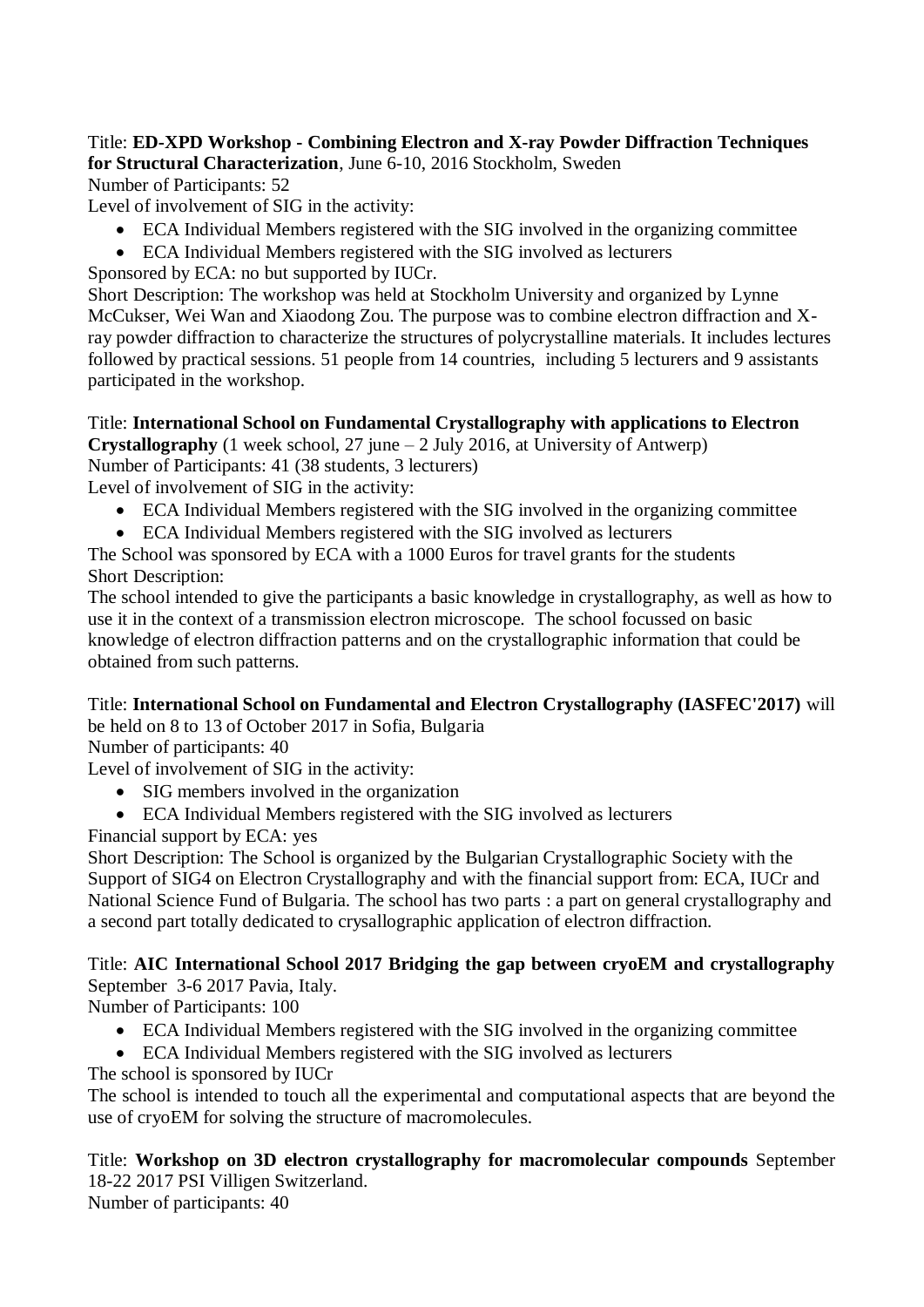Level of involvement of SIG in the activity:

- SIG members involved in the organization
- ECA Individual Members registered with the SIG involved as lecturers

Financial support by ECA: No

Short Description: This workshop addresses crystallographers in the field of structural biology who want to expand their knowledge to electron crystallography. The list of speakers encompasses experts in sample preparation, electron microscopy hardware, electron detectors, and methods from data processing, structure solution to model building.

Title: **Workshop on Electron diffraction for materials science and pharmaceutical applications**  $21<sup>st</sup>$  of August 2017 PSI Hyderabad India, during the  $24<sup>th</sup>$  IUCr Congress.

Number of participants: 40

Level of involvement of SIG in the activity:

- SIG members involved in the organization
- ECA Individual Members registered with the SIG involved as lecturers

## Financial support by ECA: No

Short Description: This workshop is focused on application of electron diffraction to materials science and pharmaceutical and it is specially designed both for people of academia and industry that, coming from completely different field, would like to expand their knowledge to electron diffraction and imaging.

Several SIG members are involved in the organization of microsimposia for the 24<sup>th</sup> IUCr congress in Hyderabad India.

## **9. Future/Programmed Activities.**

Next year several SIG members will be involved in the organization of the Electron Crystallography school that will be held in Erice.

Title: **51st International School of Crystallography on Electron Crystallography** June 2018 Erice Italy.

## **10. Other matters.**

Our representative for the ECM31 in Oviedo Enrico Mugnaioli has already contacted other SIG representatives and the organizers of ECM31 for the organization of the microsymposia proposed and supported by the SIG4. The SIG4 has proposed the following microsymposia:

- 1) Advances in electron crystallography methods
- 2) Advances in electron crystallography methods in collaboration with SIG01
- 3) Electron crystallography methods for structure characterization of small molecule organic and hybrid materials in collaboration with SIG13
- 4) Experimental methods and computer modelling for defects and disorder quantification at the nanoscale in collaboration with SIG09
- 5) Combined approaches for structure characterization of functional materials in collaboration with SIG05 and SIG12
- 6) Combined approaches for structure characterization of modulated and complex structures in collaboration with SIG05 and SIG12
- 7) Mineralogy at the nanoscale: from nature to applications in collaboration with SIG 05